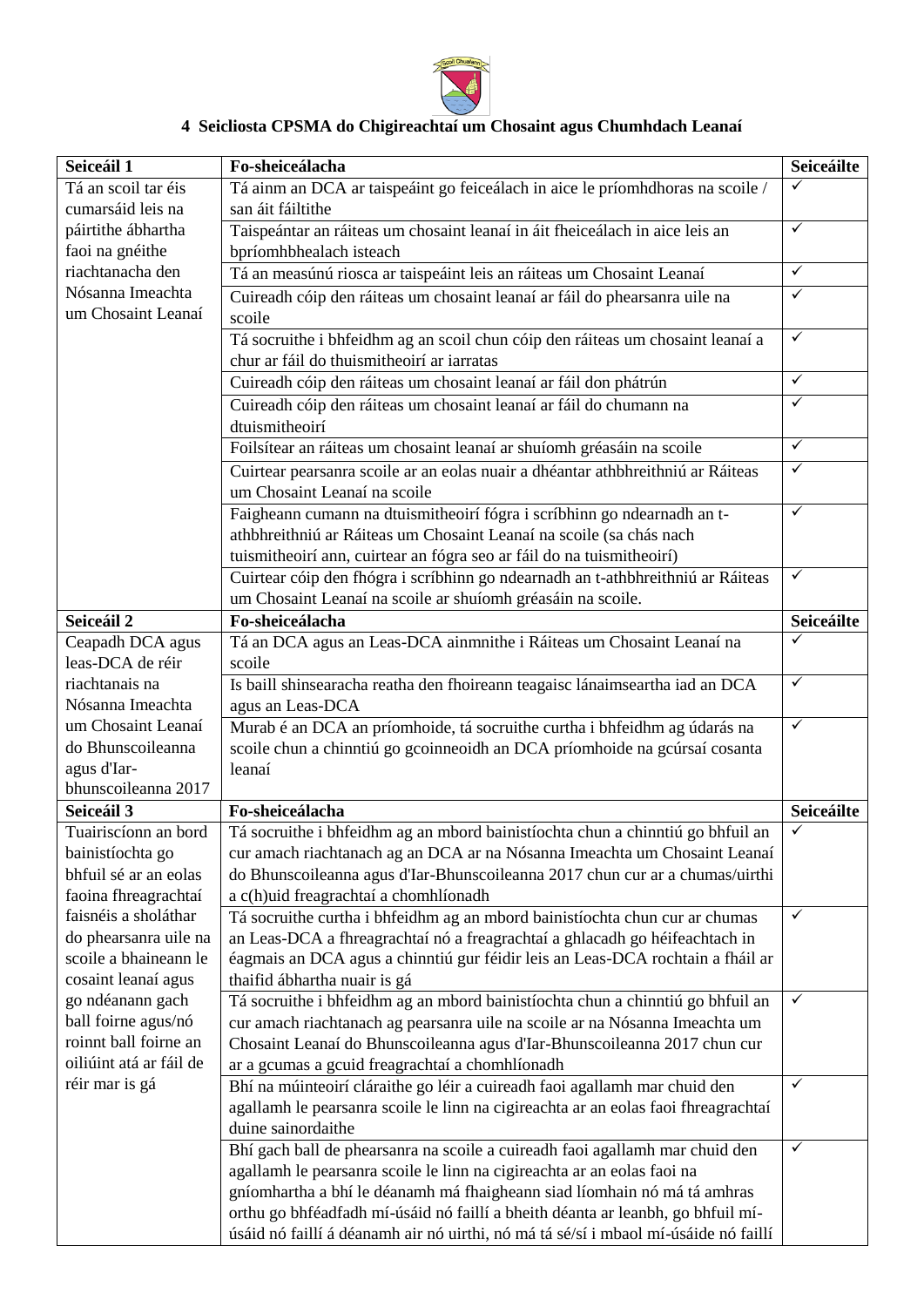|                           | Tá socruithe i bhfeidhm ag an mbord bainistíochta chun a chinntiú go bhfuil an      | ✓            |
|---------------------------|-------------------------------------------------------------------------------------|--------------|
|                           | cur amach riachtanach ag gach ball den bhord bainistíochta ar na Nósanna            |              |
|                           | Imeachta um Chosaint Leanaí do Bhunscoileanna agus d'Iar-Bhunscoileanna             |              |
|                           | 2017 chun cur ar a gcumas a gcuid freagrachtaí a chomhlíonadh                       |              |
| Seiceáil 4                | Fo-sheiceálacha                                                                     | Seiceáilte   |
| The board of              | Tuairiscíonn cathaoirleach an bhoird bhainistíochta agus an príomhoide ó bhéal      | ✓            |
| management reports        | go bhfuil an bord ar an eolas faoina fhreagrachtaí maidir le grinnfhiosrúchán a     |              |
| that it is aware of its   | dhéanamh ar phearsanra uile na scoile agus go bhfuil na freagrachtaí seo á          |              |
| responsibilities in       | gcomhlíonadh acu.                                                                   |              |
| relation to vetting of    | Síníonn cathaoirleach an bhoird bhainistíochta agus an príomhoide an dearbhú        | ✓            |
| all school personnel      | go bhfuil an bord ar an eolas faoina fhreagrachtaí maidir le grinnfhiosrúchán a     |              |
| and report that they      | dhéanamh ar phearsanra uile na scoile agus go bhfuil na freagrachtaí seo á          |              |
| discharge these           | gcomhlíonadh acu.                                                                   |              |
| responsibilities          | Deimhníonn cathaoirleach an bhoird bhainistíochta agus an príomhoide go             | $\checkmark$ |
|                           | ndéantar grinnfhiosrúchán ar gach fostaí de chuid an bhoird bhainistíochta.         |              |
| Seiceáil 5                | Fo-sheiceálacha                                                                     | Seiceáilte   |
| <b>Ullmhaíodh Ráiteas</b> | Tá an ráiteas um chosaint leanaí i bhformáid an teimpléid a d'fhoilsigh an          | ✓            |
| um Chumhdach              | Roinn                                                                               |              |
|                           | Déantar athbhreithniú bliantúil ar an ráiteas um chosaint leanaí                    | $\checkmark$ |
| Leanaí agus               |                                                                                     | $\checkmark$ |
| Measúnú Riosca de         | Tá taifead den athbhreithniú agus a thoradh coinnithe ag an mbord                   |              |
| réir theimpléad agus      | Má aithnítear réimsí feabhsúcháin san athbhreithniú ar an ráiteas um chosaint       | $\checkmark$ |
| riachtanais na            | leanaí, tá plean gníomhaíochta curtha i bhfeidhm ag an scoil chun déileáil leis     |              |
| Nósanna Imeachta          | na saincheisteanna                                                                  |              |
| um Chosaint Leanaí        | Tá measúnú riosca, ag féachaint do chomhthéacs na scoile ar leith, curtha i         | $\checkmark$ |
| do Bhunscoileanna         | gcrích bunaithe ar an teimpléad a cuireadh ar fáil leis na Nósanna Imeachta um      |              |
| agus d'Iar-               | Chosaint Leanaí do Bhunscoileanna agus d'Iar-bhunscoileanna 2017                    |              |
| bhunscoileanna 2017       | Shonraigh an scoil, ina measúnú riosca scríofa, na beartais agus na nósanna         | $\checkmark$ |
|                           | imeachta atá i bhfeidhm chun an riosca díobhála a íoslaghdú trí fhreagairt do       |              |
|                           |                                                                                     |              |
|                           | rioscaí féideartha                                                                  |              |
| Seiceáil 6                | Fo-sheiceálacha                                                                     | Seiceáilte   |
| I miontuairiscí na        | I miontuairiscí gach cruinnithe boird bainistíochta a seiceáladh tá tuairisc        | ✓            |
| gcruinnithe boird a       | mhaoirseachta um chosaint leanaí                                                    |              |
| seiceáladh bhí taifead    | Tá an tuarascáil mhaoirseachta um chosaint leanaí comhlánaithe go hiomlán ar        | $\checkmark$ |
| de thuairisc              | an teimpléad a chuireann an Roinn ar fáil nó tá an fhaisnéis ar fad a theastaíonn   |              |
| mhaoirseachta um          | faoi gach ceann de na ceannteidil ar an teimpléad                                   |              |
| chosaint leanaí a bhí     | Sa chás go bhfuil cásanna faoi alt 9.5 de na nósanna imeachta (a bhaineann le       | ✓            |
| á soláthar de réir        | pearsanra scoile) cuireadh na doiciméid go léir a shonraítear in alt 9.5.2 de na    |              |
| riachtanais na            | nósanna imeachta i leith gach cáis den sórt sin ar fáil don bhord                   |              |
| Nósanna Imeachta          | Sa chás go raibh cásanna faoi alt 9.6 de na nósanna imeachta (nach raibh            | $\checkmark$ |
| um Chosaint Leanaí        | pearsanra scoile páirteach iontu) cuireadh na doiciméid go léir a shonraítear in    |              |
| do Bhunscoileanna         | ailt 9.6.2 de na nósanna imeachta i leith gach cáis den sórt sin ar fáil don bhord. |              |
| agus d'Iar-               | Sa chás go raibh cásanna faoi alt 9.7 de na nósanna imeachta (a d'eascair as        | $\checkmark$ |
| bhunscoileanna 2017       | iompar bulaíochta líomhnaithe) cuireadh na doiciméid go léir a shonraítear in       |              |
|                           | alt 9.7.2 de na nósanna imeachta i leith gach cás den sórt sin ar fáil don bhord    |              |
|                           | Úsáideann miontuairiscí an chruinnithe boird aitheantóirí uathúla chun tagairt a    | $\checkmark$ |
|                           | dhéanamh do na daoine aonair, lena n-áirítear leanaí, atá i gceist agus ní          |              |
|                           | thaifeadann siad ainmneacha na ndaoine aonair atá i gceist                          |              |
| Seiceáil 7                | Fo-sheiceálacha                                                                     | Seiceáilte   |
| Aimsíodh nósanna          | Tá comhad crua ar fáil do gach ábhar imní maidir le cosaint leanaí ina bhfuil       | $\checkmark$ |
| imeachta cearta           | taifid bhunaidh, neamhghníomhaithe ar an ábhar imní agus gach                       |              |
| coimeádta taifead sna     | comhfhreagras a bhaineann leis an ábhar imní.                                       |              |
| cásanna cosanta           | Sanntar uimhir aitheantais uathúil do gach páirtí dá ndéantar tagairt dóibh i       | ✓            |
| leanaí a scrúdaíodh       | ngach comhad                                                                        |              |
|                           | Coinnítear gach comhad a bhaineann le cosaint leanaí in áit shlán                   | $\checkmark$ |
|                           | Tá an DDLP ar an eolas faoi shuíomh na gcomhad um chosaint leanaí agus is           | $\checkmark$ |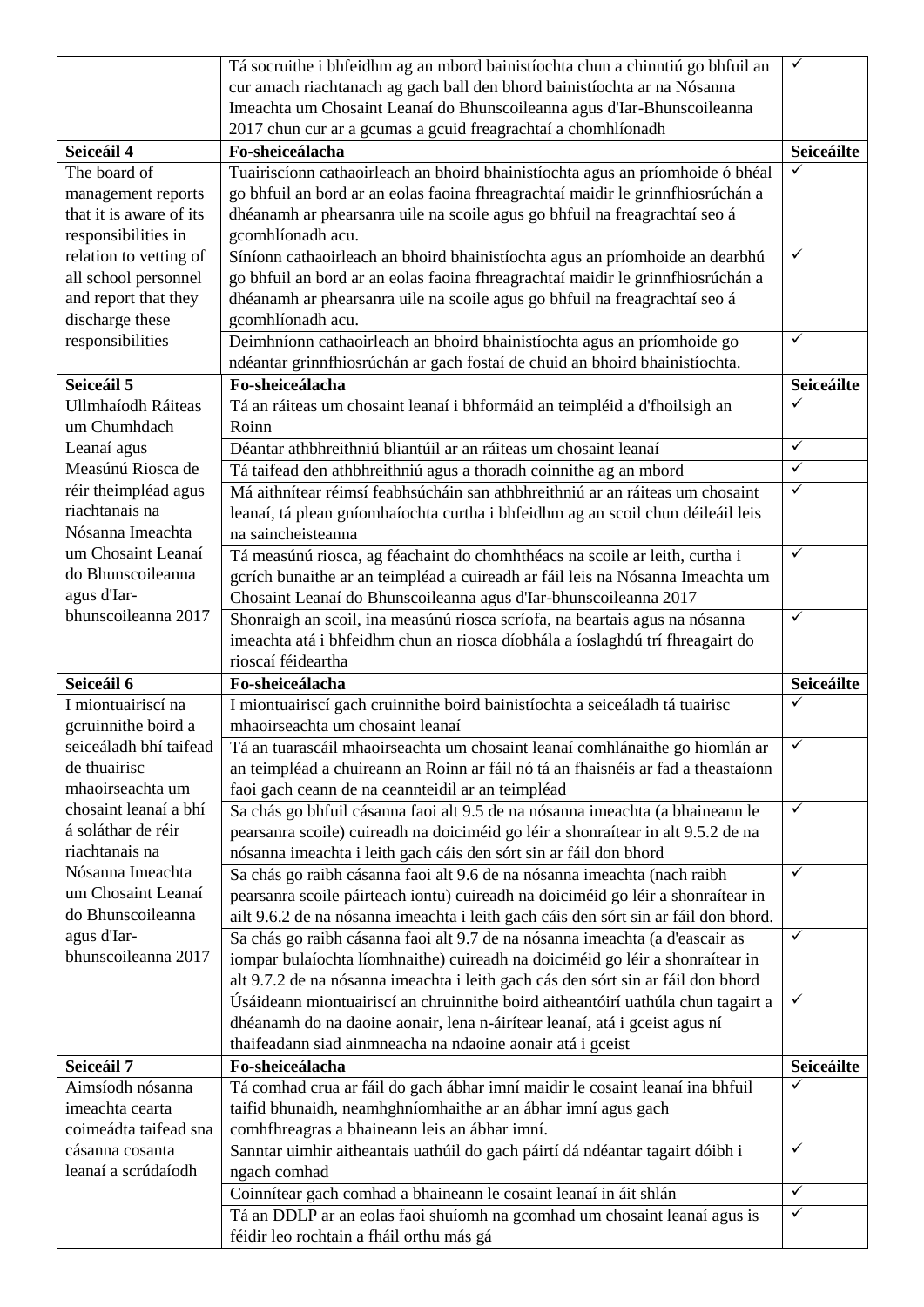| Seiceáil 8             | Fo-sheiceálacha                                                                              | Seiceáilte   |
|------------------------|----------------------------------------------------------------------------------------------|--------------|
| Cuireadh na nósanna    | Coinnítear taifead scríofa ón DCA ar an gcaoi ar tháinig an t-ábhar imní ar a                |              |
| imeachta chun          | c(h)uid airde ar an gcomhad ábhartha do gach ábhar imní maidir le                            |              |
| líomhaintí mí-úsáide   | foghlaimeoirí sa scoil                                                                       |              |
| a thuairisciú i        | Tá cóip den tuarascáil a cuireadh faoi bhráid TUSLA ar fáil do gach ábhar imní               | $\checkmark$ |
| bhfeidhm go hiomlán    | a tuairiscíodh do TUSLA                                                                      |              |
| sna taifid a           | Tá taifead ar ghníomh breise a rinne an DCA agus ar aon chumarsáid bhreise le                | $\checkmark$ |
| scrúdaíodh             | TUSLA, an Garda Síochána nó páirtithe eile maidir leis an tuarascáil sin ar fáil             |              |
|                        | do gach ábhar imní a tuairiscíodh do TUSLA                                                   |              |
|                        | Tá taifead den fhaisnéis a chuir an DCA in iúl do thuismitheoir/chúramóir an                 | ✓            |
|                        | linbh a bhfuil an tuarascáil á déanamh faoi chuig TUSLA nó taifead ar an                     |              |
|                        | gcinneadh a rinne an DCA gan an tuismitheoir/cúramóir a chur ar an eolas agus                |              |
|                        | tá na cúiseanna gan é sin a dhéanamh ar fáil do gach ábhar imní a tuairiscíodh               |              |
|                        | do TUSLA                                                                                     |              |
|                        | Tá taifead ar aon chomhairliúchán le TUSLA, lena n-áirítear an dáta, ainm                    | $\checkmark$ |
|                        | oifigeach TUSLA agus an chomhairle a thugtar ar fáil do gach ábhar imní inar                 |              |
|                        | lorgaíodh comhairle TUSLA agus fianaise gur cuireadh tuarascáil faoi bhráid                  |              |
|                        | Tusla áit ar chomhairligh Tusla é sin a dhéanamh                                             | $\checkmark$ |
|                        | Tá taifead gur cuireadh in iúl don mhúinteoir cláraithe 10 go raibh comhairle á              |              |
|                        | lorg ar fáil do gach ábhar imní inar lorgaíodh comhairle TUSLA                               | $\checkmark$ |
|                        | Tá taifead gur tugadh an chomhairle a fuarthas don mhúinteoir cláraithe ar fáil              |              |
|                        | do gach ábhar imní inar lorgaíodh comhairle TUSLA                                            | $\checkmark$ |
|                        | Tá taifead de ráiteas soiléir i scríbhinn curtha ar fáil don bhall foirne ábhartha           |              |
|                        | maidir leis na cúiseanna nach bhfuil a c(h)uid imní á thuairisciú agus gur                   |              |
|                        | cuireadh in iúl don bhall foirne go bhféadfadh sé/sí a thuairisciú go fóill go               |              |
| Seiceáil 9             | bhfuil imní ar TUSLA ar fáil do gach ábhar imní nár tuairiscíodh do TUSLA<br>Fo-sheiceálacha | Seiceáilte   |
| Cuireadh na nósanna    | Tá taifead scríofa ón DCA ar an gcaoi ar tháinig an t-ábhar imní ar a c(h)uid                |              |
| imeachta chun          | airde ar fáil i ngach cás de líomhaintí a rinneadh i gcoinne duine de phearsanra             |              |
| líomhaintí nó amhras   | na scoile                                                                                    |              |
| faoi mhí-úsáid in      | Tá taifead gur cuireadh fostóir na scoile ar an eolas ar fáil i ngach cás de                 | $\checkmark$ |
| aghaidh phearsanra     | líomhaintí a rinneadh i gcoinne ball de phearsanra na scoile                                 |              |
| na scoile a            | Tá taifead a d'iarr an DCA comhairle ó TUSLA nó a rinne tuairisc chuig                       | $\checkmark$ |
| thuairisciú i          | TUSLA ar fáil i ngach cás de líomhaintí a rinneadh i gcoinne ball de                         |              |
| bhfeidhm go hiomlán    | phearsanra scoile                                                                            |              |
| i dtaifid a scrúdaíodh | Taifead a thuairiscigh an DCA do Tusla inar chomhairligh Tusla é sin a                       | $\checkmark$ |
|                        | dhéanamh                                                                                     |              |
|                        | Tá taifead d'fhógra an DCA faoi alt 5.6 de na nósanna imeachta don                           | $\checkmark$ |
|                        | tuismitheoir ag cur in iúl dó/di ar tuairiscíodh an t-ábhar imní do TUSLA nó                 |              |
|                        | nár tuairiscíodh, agus mura bhfuil na cúiseanna gan é a tharchur ar fáil má                  |              |
|                        | dhéanann tuismitheoir an líomhain i gcoinne phearsanra na scoile                             |              |
|                        | Taifead go bhfuil cathaoirleach bhord bainistíochta /Phríomhoifigeach                        | ✓            |
|                        | Feidhmiúcháin an BOO tar éis glacadh le ról an DCA chun an t-ábhar a                         |              |
|                        | thuairisciú ar fáil má dhéantar an líomhain i gcoinne an DCA                                 |              |
|                        | Tá taifead ar cuireadh in iúl do TUSLA gur oibríodh prótacal na scoile lena n-               | $\checkmark$ |
|                        | údaraítear gníomh láithreach agus/nó gur cuireadh an fostaí go foirmiúil ar                  |              |
|                        | shaoire riaracháin ar fáil                                                                   |              |
|                        | Tá taifead a d'iarr an DCA comhairle ó TUSLA nó a rinne sé nó sí tuairisc ar                 | $\checkmark$ |
|                        | fáil má dhéantar an líomhain i gcoinne comhalta den bhord                                    |              |
|                        | Taifead gur thuairiscigh an DCA an líomhain i gcoinne comhalta de bhord na                   | $\checkmark$ |
|                        | scoile do Tusla áit ar chomhairligh Tusla don DCA é sin a dhéanamh                           |              |
|                        | Tá taifead a chuir an bord in iúl don phátrún ar fáil má dhéantar an líomhain i              | $\checkmark$ |
|                        | gcoinne comhalta den bhord                                                                   |              |
| Seiceáil 10            | Fo-sheiceálacha                                                                              | Seiceáilte   |
| Cáilíocht na pleanála  | Tá Clár Oideachais Shóisialta Phearsanta agus Sláinte ann do gach leanbh sa                  | $\checkmark$ |
| agus chur i bhfeidhm   | scoil (Bunscoil)                                                                             |              |